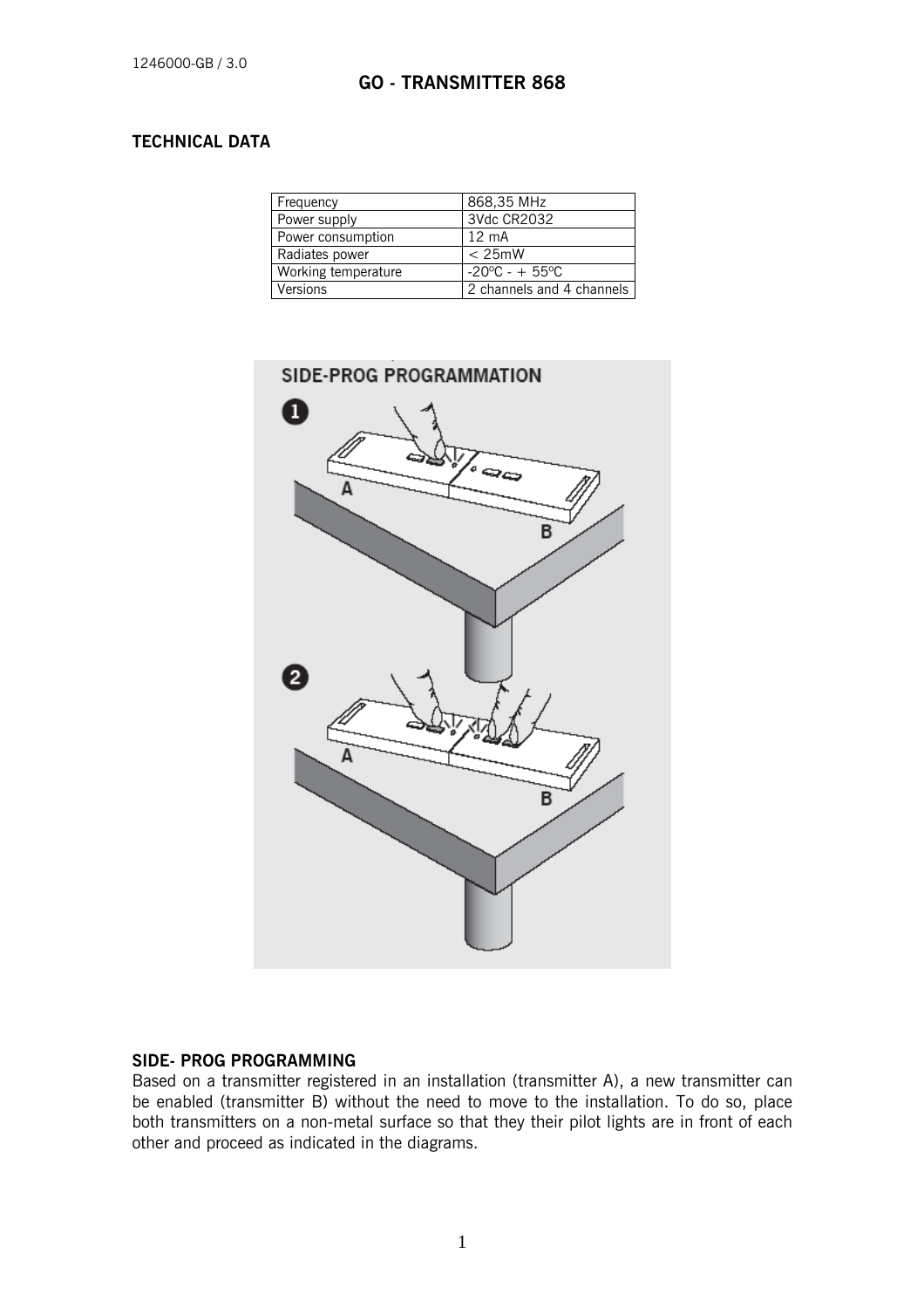# **GO - TRANSMITTER 868**

**1.** Press button 1 on transmitter A and keep it pressed down until the end of the operation.

**2.** Press buttons 1 and 2 at the same time of transmitter B. This will flash 3 times, indicating that the programming has been correctly completed.

**3.** The pilot lights on both transmitters will switch off once the operation is completed.

**4.** Once in the installation, press transmitter B twice so that the receiver recognises it. On the first press, the receiver will issue a sound signal and on the second it will open the door.

**Attention, for correct Side-Prog programming, it must meet the following conditions:** 

- **1- The transmitters must be located on a non-metal surface .**
- **2- The transmitters must be outside the packaging.**

**3- The transmitters must be located as indicated in figures 1 and 2.**

*N.B.: Transmitter B is configured in the same manner as transmitter A. For example, if you normally use button 1 on transmitter A, you should use button 1 on transmitter B.* 

### **LOW BATTERY INDICATION**

The pilot light will flash during some seconds after pressing the transmitter.